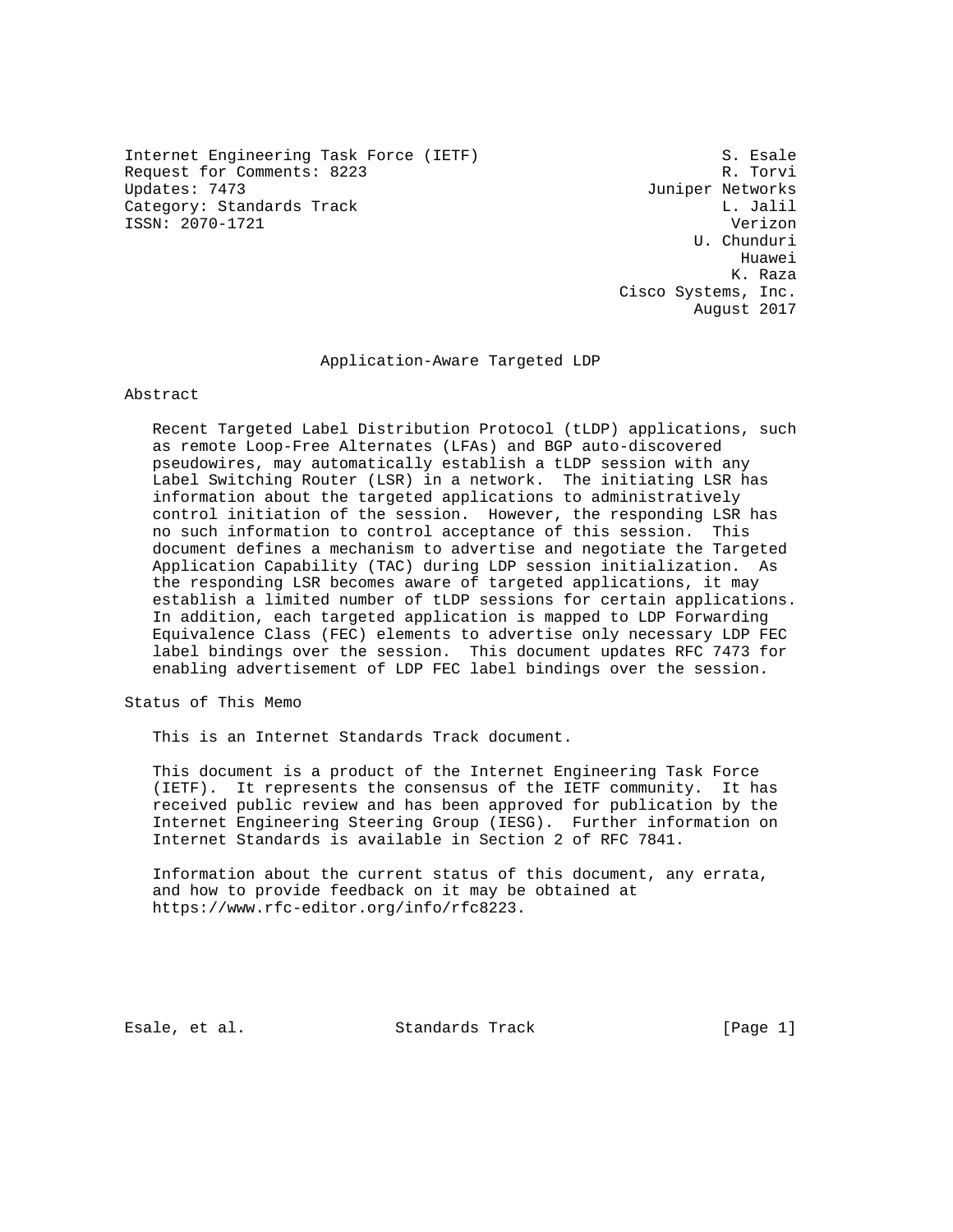# Copyright Notice

 Copyright (c) 2017 IETF Trust and the persons identified as the document authors. All rights reserved.

 This document is subject to BCP 78 and the IETF Trust's Legal Provisions Relating to IETF Documents (https://trustee.ietf.org/license-info) in effect on the date of

 publication of this document. Please review these documents carefully, as they describe your rights and restrictions with respect to this document. Code Components extracted from this document must include Simplified BSD License text as described in Section 4.e of the Trust Legal Provisions and are provided without warranty as described in the Simplified BSD License.

Table of Contents

|                | 1.1. Conventions Used in This Document 4                   |
|----------------|------------------------------------------------------------|
|                |                                                            |
|                |                                                            |
|                |                                                            |
|                |                                                            |
|                |                                                            |
|                |                                                            |
|                |                                                            |
|                | 3. Targeted Application FEC Advertisement Procedures 9     |
| 4 <sup>1</sup> | Interaction of Targeted Application Capabilities and State |
|                |                                                            |
|                |                                                            |
|                | 5.1. Remote LFA Automatic Targeted Session 12              |
|                | 5.2. FEC 129 Auto-discovery Targeted Session 13            |
|                | 5.3. LDP over RSVP and Remote LFA Targeted Session 13      |
|                | 5.4. mLDP Node Protection Targeted Session 13              |
|                |                                                            |
| 7 <sub>1</sub> |                                                            |
|                |                                                            |
|                |                                                            |
|                |                                                            |
|                |                                                            |
|                |                                                            |
|                |                                                            |

Esale, et al. Standards Track [Page 2]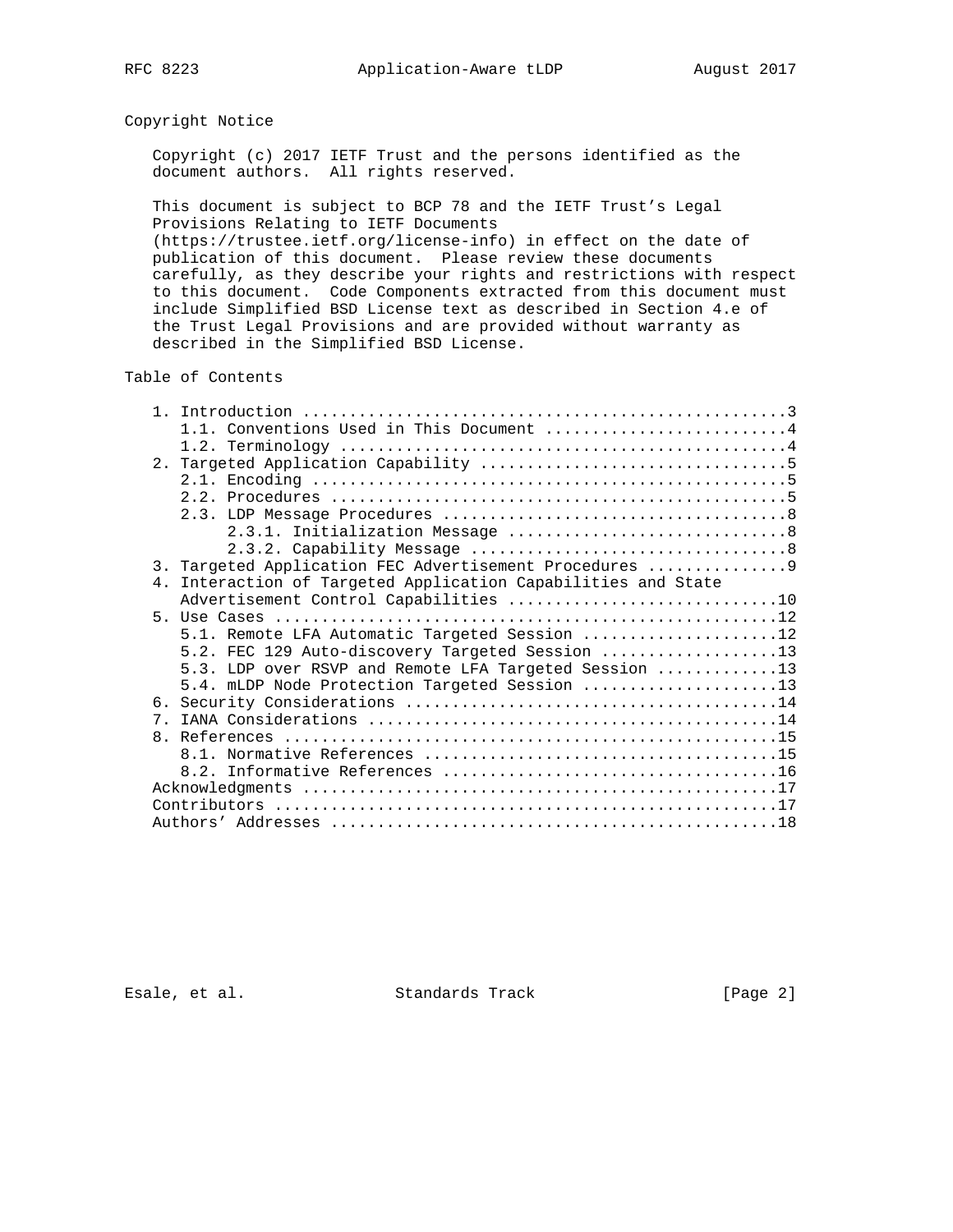# 1. Introduction

 LDP uses the Extended Discovery mechanism to establish the Targeted LDP (tLDP) adjacency and subsequent session, as described in [RFC5036]. A Label Switching Router (LSR) initiates Extended Discovery by sending a tLDP Hello to a specific address. The remote LSR decides to either accept or ignore the tLDP Hello based on local configuration only. A tLDP application is an application that uses a tLDP session to exchange information such as FEC label bindings ("FEC" stands for "Forwarding Equivalence Class") with a peer LSR in the network. For an application such as FEC 128 pseudowire, the remote LSR is configured with the source LSR address so that it can use that information to accept or ignore a given tLDP Hello.

 However, applications such as remote Loop-Free Alternates (LFAs) and BGP auto-discovered pseudowires automatically initiate asymmetric Extended Discovery to any LSR in a network based on local state only. With these applications, the remote LSR is not explicitly configured with the source LSR address. So, the remote LSR either responds to all tLDP Hellos or ignores them.

 In addition, since the session is initiated and established after adjacency formation, the responding LSR has no information on targeted applications available from which it can choose a session with a targeted application that it is configured to support. Also, the initiating LSR may employ a limit per application on locally initiated automatic tLDP sessions; however, the responding LSR has no such information to employ a similar limit on the incoming tLDP sessions. Further, the responding LSR does not know whether the source LSR is establishing a tLDP session for configured applications, automatic applications, or both.

 This document proposes and describes a solution to advertise the Targeted Application Capability (TAC), consisting of a list of targeted applications, during initialization of a tLDP session. It also defines a mechanism to enable a new application and disable an old application after session establishment. This capability advertisement provides the responding LSR with the necessary information to control the acceptance of tLDP sessions per application. For instance, an LSR may accept all BGP auto-discovered tLDP sessions as described in [RFC6074] but may only accept a limited number of remote LFA tLDP sessions as described in [RFC7490].

 Also, the tLDP application is mapped to LDP FEC element types to advertise specific application FECs only, avoiding the advertisement of other unnecessary FECs over a tLDP session.

Esale, et al. Standards Track [Page 3]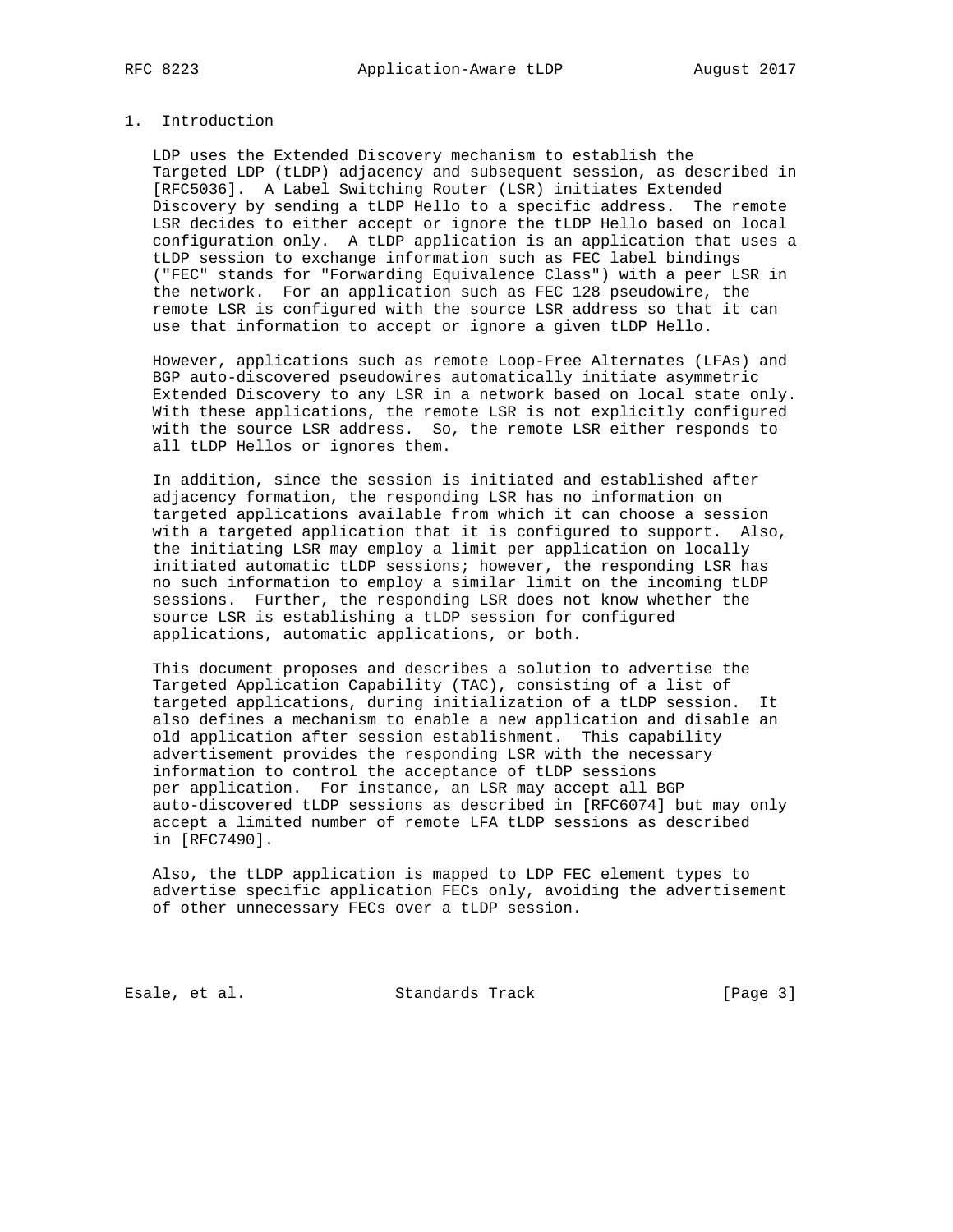# 1.1. Conventions Used in This Document

 The key words "MUST", "MUST NOT", "REQUIRED", "SHALL", "SHALL NOT", "SHOULD", "SHOULD NOT", "RECOMMENDED", "NOT RECOMMENDED", "MAY", and "OPTIONAL" in this document are to be interpreted as described in BCP 14 [RFC2119] [RFC8174] when, and only when, they appear in all capitals, as shown here.

# 1.2. Terminology

 In addition to the terminology defined in [RFC7473], this document uses the following terms:

| tLDP  | : Targeted LDP                                         |
|-------|--------------------------------------------------------|
| TAC   | : Targeted Application Capability                      |
| TAE   | : Targeted Application Element                         |
| TA-Id | : Targeted Application Identifier                      |
| SAC.  | : State Advertisement Control                          |
| LSR   | : Label Switching Router                               |
| mLDP  | : Multipoint LDP                                       |
|       | PQ node: Remote LFA next hops                          |
|       | RSVP-TE : RSVP Traffic Engineering                     |
| P2MP  | : Point-to-Multipoint                                  |
| PW    | : Pseudowire                                           |
|       | P2P-PW : Point-to-Point Pseudowire                     |
| MP2MP | : Multipoint-to-Multipoint                             |
|       | HSMP LSP: Hub and Spoke Multipoint Label Switched Path |
| LSP   | : Label Switched Path                                  |
| MP2P  | : Multipoint-to-Point                                  |
| MPT   | : Merge Point                                          |

Esale, et al. Standards Track [Page 4]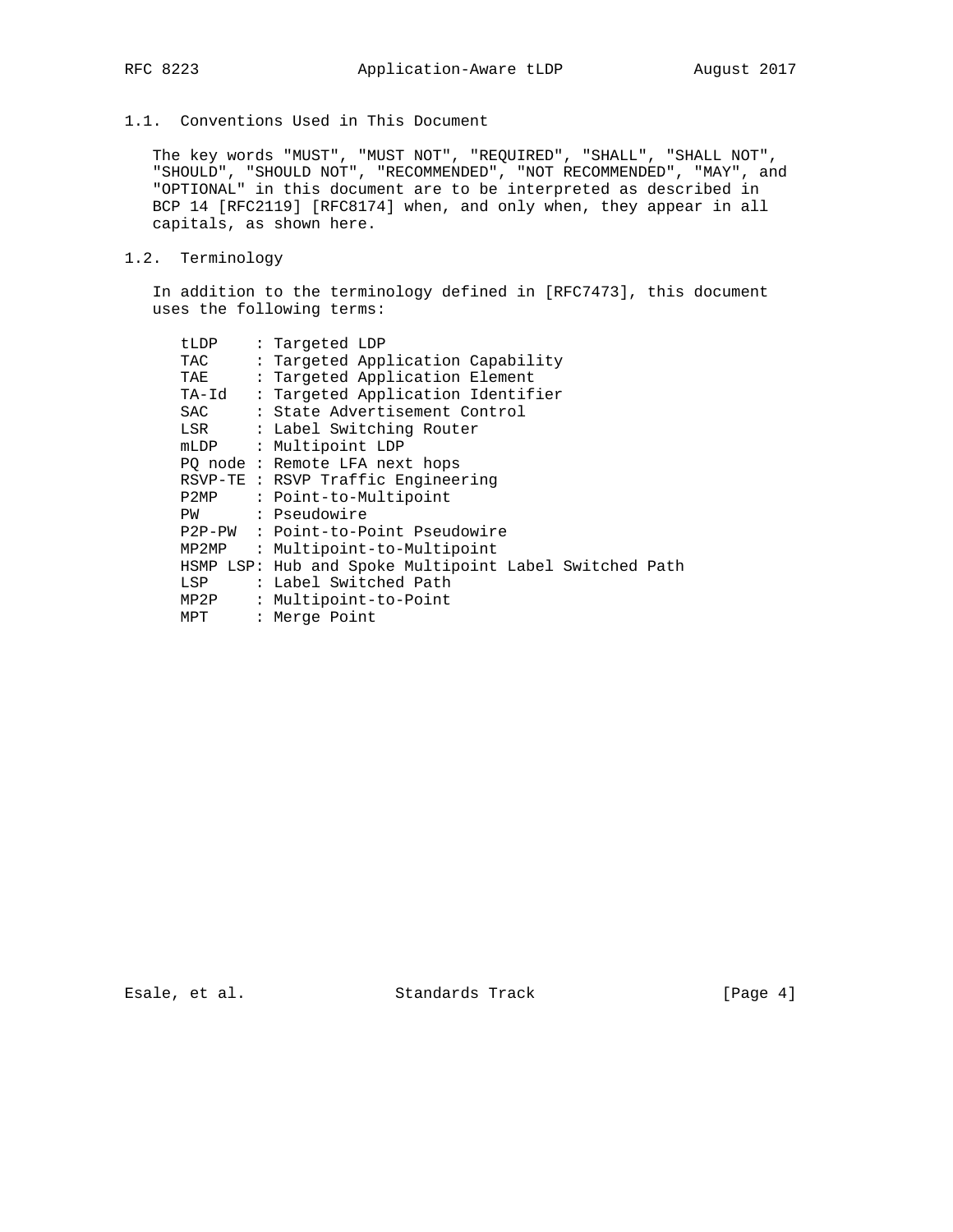# 2. Targeted Application Capability

## 2.1. Encoding

 An LSR MAY advertise that it is capable of negotiating a tLDP application list over a tLDP session by using the capability advertisement as defined in [RFC5561] and encoded as follows:

0  $1$  2 3 0 1 2 3 4 5 6 7 8 9 0 1 2 3 4 5 6 7 8 9 0 1 2 3 4 5 6 7 8 9 0 1 +-+-+-+-+-+-+-+-+-+-+-+-+-+-+-+-+-+-+-+-+-+-+-+-+-+-+-+-+-+-+-+-+ |U|F| TLV Code Point | Length +-+-+-+-+-+-+-+-+-+-+-+-+-+-+-+-+-+-+-+-+-+-+-+-+-+-+-+-+-+-+-+-+ |S| Reserved | | +-+-+-+-+-+-+-+-+ Capability Data | | +-+-+-+-+-+-+-+-+ | | +-+-+-+-+-+-+-+-+-+-+-+-+-+-+-+-+-+-+-+-+-+-+-+-+

 Flag "U" MUST be set to 1 to indicate that this capability must be silently ignored if unknown. The TAC's Capability Data field contains the Targeted Application Element (TAE) information, encoded as follows:

| 0 1 2 3 4 5 6 7 8 9 0 1 2 3 4 5 6 7 8 9 0 1 2 3 4 5 6 7 8 9 0 1 |  |  |  |  |  |       |  |  |  |  |  |    |  |  |  |  |          |  |  |  |  |  |  |  |  |  |
|-----------------------------------------------------------------|--|--|--|--|--|-------|--|--|--|--|--|----|--|--|--|--|----------|--|--|--|--|--|--|--|--|--|
|                                                                 |  |  |  |  |  |       |  |  |  |  |  |    |  |  |  |  |          |  |  |  |  |  |  |  |  |  |
|                                                                 |  |  |  |  |  | TA-Td |  |  |  |  |  | EL |  |  |  |  | Reserved |  |  |  |  |  |  |  |  |  |
|                                                                 |  |  |  |  |  |       |  |  |  |  |  |    |  |  |  |  |          |  |  |  |  |  |  |  |  |  |

TA-Id: A 16-bit Targeted Application Identifier value.

 E: E-bit (Enable bit). Indicates whether the sender is advertising or withdrawing the TAE. The E-bit value is used as follows:

 1 - The TAE is advertising the targeted application. 0 - The TAE is withdrawing the targeted application.

## 2.2. Procedures

 At tLDP session establishment time, an LSR MAY include a new capability TLV, the TAC TLV, as an optional TLV in the LDP Initialization message. The TAC TLV's Capability data MAY consist of zero or more TAEs, each pertaining to a unique TA-Id that an LSR supports over the session. If the receiver LSR receives the same TA-Id in more than one TAE, it MUST process the first element and

Esale, et al. Standards Track [Page 5]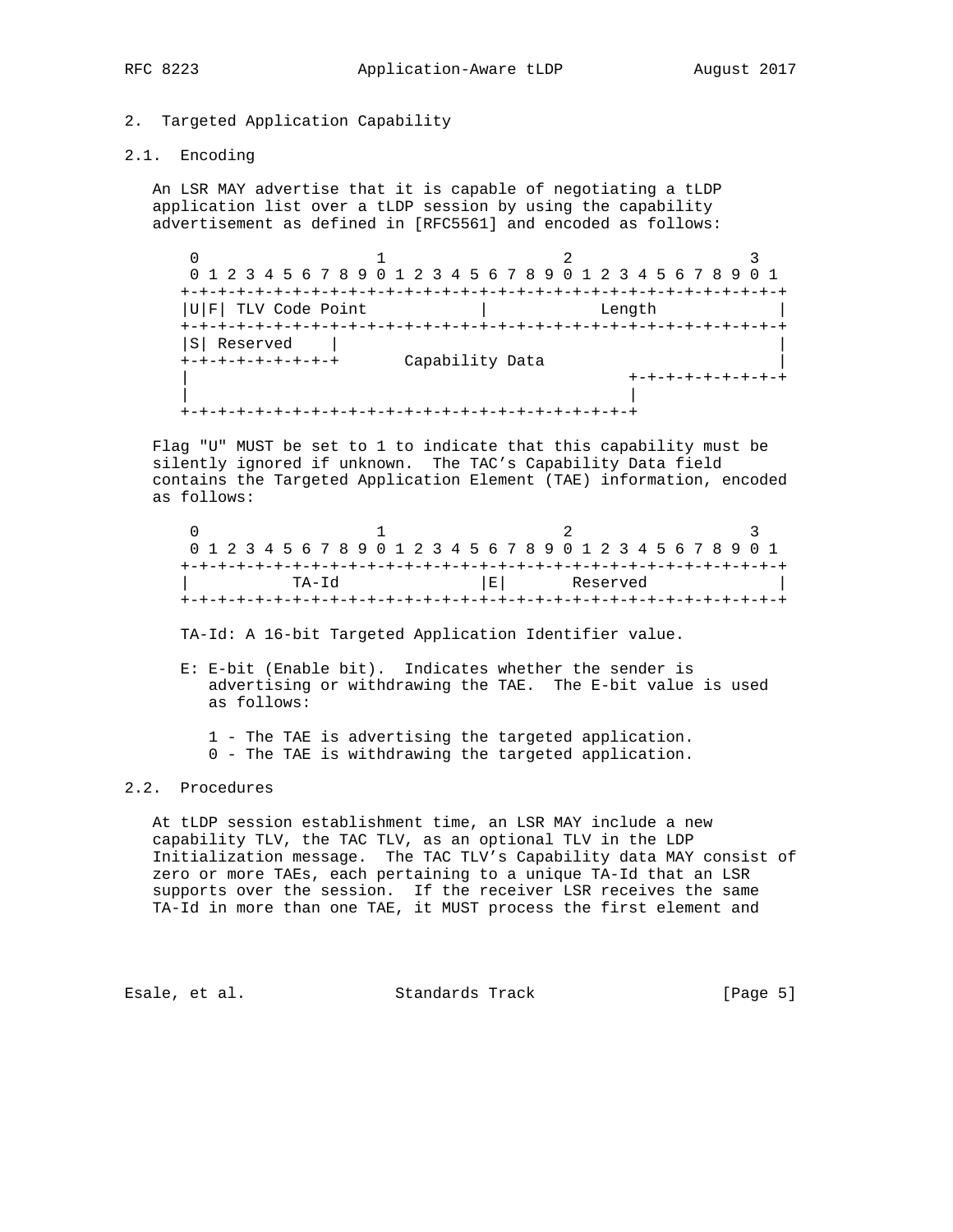ignore the duplicate elements. If the receiver LSR receives an unknown TA-Id in the TAE, it MUST silently ignore such a TAE and continue processing the rest of the TLV.

 If the receiver LSR does not receive the TAC TLV in the Initialization message or it does not understand the TAC TLV, the TAC negotiation is considered unsuccessful and the session establishment proceeds as per [RFC5036]. On receipt of a valid TAC TLV, an LSR MUST generate its own TAC TLV with TAEs consisting of unique TA-Ids that it supports over the tLDP session. If there is at least one common TAE between the TAC TLV it has received and its own, the session MUST proceed to establishment as per [RFC5036]. If not, an LSR MUST send a 'Session Rejected/Targeted Application Capability Mismatch' Notification message to the peer and close the session. The initiating LSR SHOULD tear down the corresponding tLDP adjacency after sending or receiving a 'Session Rejected/Targeted Application Capability Mismatch' Notification message to or from the responding LSR, respectively.

 If both of the peers support the TAC TLV, an LSR decides to establish or close a tLDP session based on the negotiated list of targeted applications. For example, an initiating LSR advertises A, B, and C as TA-Ids, and the responding LSR advertises C, D, and E as TA-Ids. Then, the negotiated TA-Id as per both LSRs is C. In another example, an initiating LSR advertises A, B, and C as TA-Ids, and the responding LSR, which acts as a passive LSR, advertises all of the applications  $-$ - A, B, C, D, and E  $-$ - as TA-Ids that it supports over this session. The negotiated targeted applications as per both LSRs are then A, B, and C. Finally, if the initiating LSR advertises A, B, and C as TA-Ids and the responding LSR advertises D and E as TA-Ids, then the negotiated targeted applications as per both LSRs are "none". Therefore, if the intersection of the sets of received and sent TA-Ids is null, then the LSR sends a 'Session Rejected/Targeted Application Capability Mismatch' Notification message to the peer LSR and closes the session.

 When the responding LSR playing the active role [RFC5036] in LDP session establishment receives a 'Session Rejected/Targeted Application Capability Mismatch' Notification message, it MUST set its session setup retry interval to a maximum value -- that is, 0xFFFF. The session MAY stay in a non-existent state. When it detects a change in the initiating LSR or local LSR configuration pertaining to the TAC TLV, it MUST clear the session setup backoff delay associated with the session to reattempt session establishment. An LSR detects the configuration change on the other LSR upon receipt of a tLDP Hello message that has a higher configuration sequence number than the earlier tLDP Hello message.

Esale, et al. Standards Track [Page 6]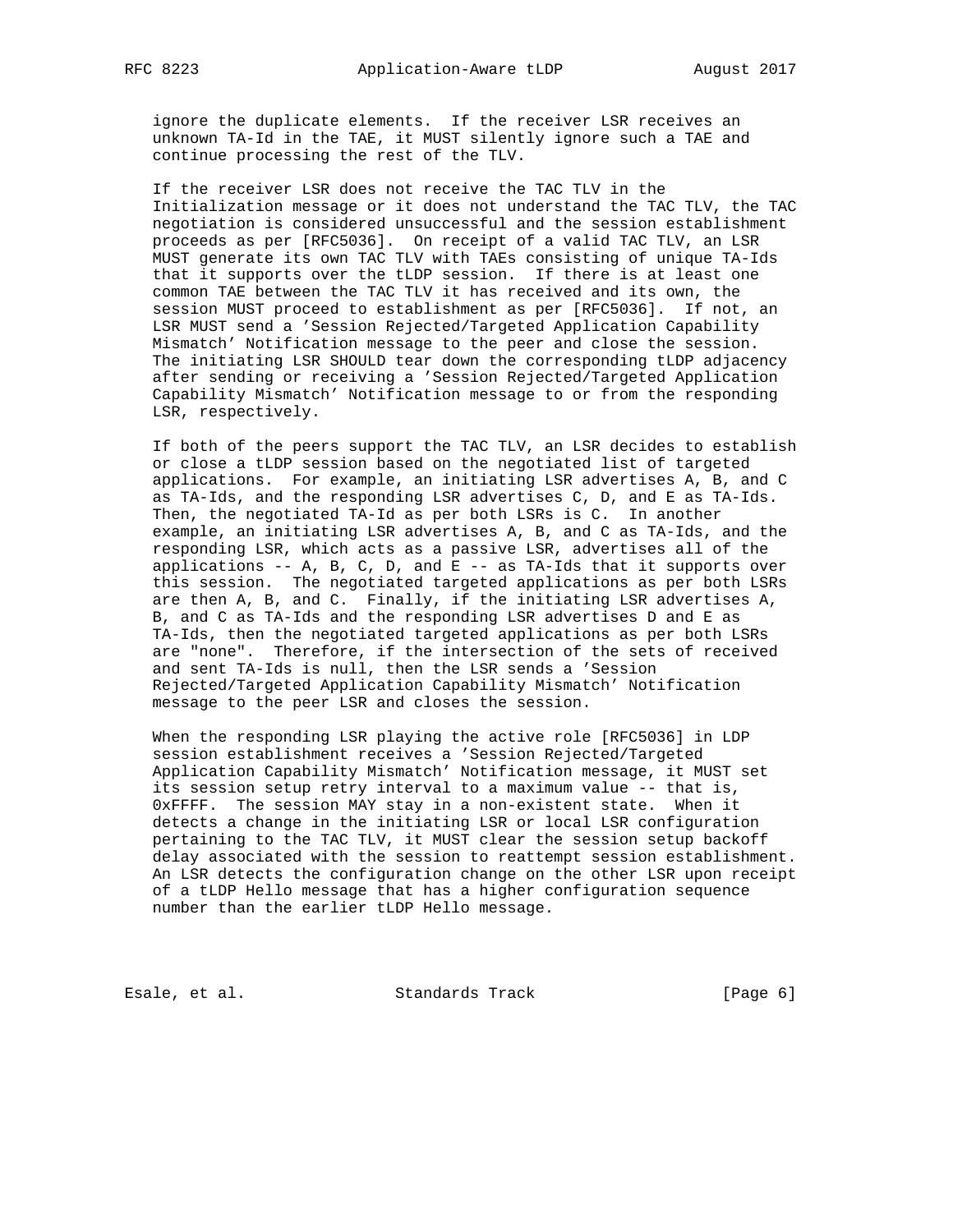When the initiating LSR playing the active role in LDP session establishment receives a 'Session Rejected/Targeted Application Capability Mismatch' Notification message, it MUST either (1) close the session and tear down the corresponding tLDP adjacency or (2) set its session setup retry interval to a maximum value -- that is, 0xFFFF.

 If the initiating LSR decides to tear down the associated tLDP adjacency, the session is closed on the initiating LSR as well as the responding LSR. It MAY also take appropriate actions. For instance, if an automatic session intended to support the remote LFA application is rejected by the responding LSR, the initiating LSR may inform the IGP to calculate another PQ node [RFC7490] for the route or set of routes. More specific actions are a local matter and are outside the scope of this document.

 If the initiating LSR sets the session setup retry interval to maximum, the session MAY stay in a non-existent state. When this LSR detects a change in the responding LSR configuration or its own configuration pertaining to the TAC TLV, it MUST clear the session setup backoff delay associated with the session in order to reattempt session establishment.

 After a tLDP session using the TAC mechanism has been established, the initiating and responding LSRs MUST distribute FEC label bindings for the negotiated applications only. For instance, if the tLDP session is established for a BGP auto-discovered pseudowire, only FEC 129 label bindings MUST be distributed over the session. Similarly, an LSR operating in downstream on-demand mode MUST request FEC label bindings for the negotiated applications only.

 If the TAC and the Dynamic Capability [RFC5561] are negotiated during session initialization, the TAC MAY be renegotiated after session establishment by sending an updated TAC TLV in the LDP Capability message. The updated TAC TLV carries TA-Ids with an incremental update only. The updated TLV MUST consist of one or more TAEs with the E-bit set (1) or off (0), to advertise or withdraw the new application and the old application, respectively. This may lead to advertisements or withdrawals of certain types of FEC label bindings over the session or to teardown of the tLDP adjacency and, subsequently, the session.

 The TAC is advertised on the tLDP session only. If the tLDP session changes to a link session, an LSR SHOULD withdraw it with the S-bit set to 0. Similarly, if the link session changes to tLDP, an LSR SHOULD advertise it via the Capability message. If the capability negotiation fails, this may lead to destruction of the tLDP session.

Esale, et al. Standards Track [Page 7]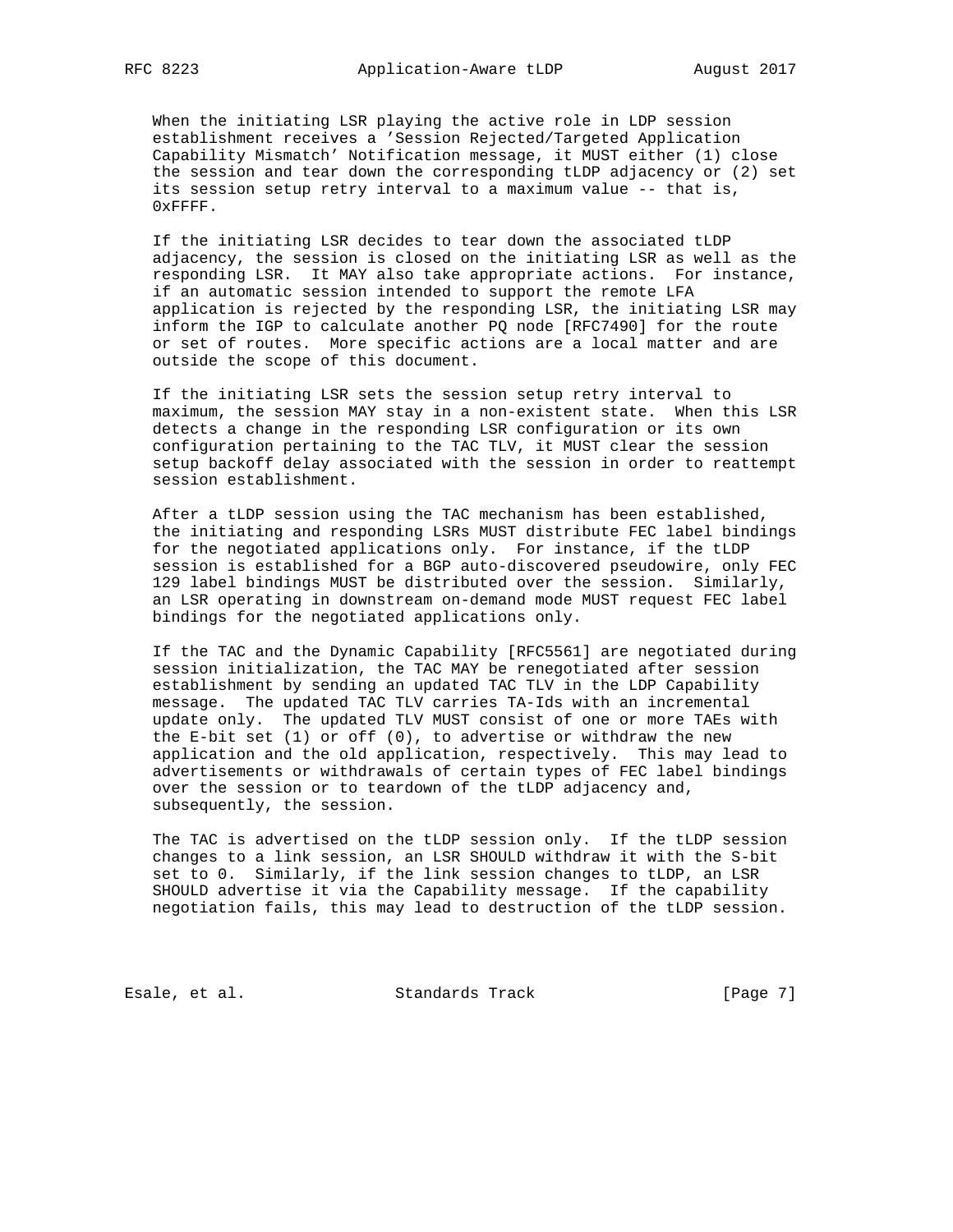By default, an LSR SHOULD accept tLDP Hellos in order to then accept or reject the tLDP session based on the application information.

 In addition, an LSR SHOULD allow the configuration of any TA-Id in order to facilitate the use of private TA-Ids by a network operator.

2.3. LDP Message Procedures

- 2.3.1. Initialization Message
	- 1. The S-bit of the TAC TLV MUST be set to 1 to advertise the TAC and SHOULD be ignored on receipt, as described in [RFC5561].
	- 2. The E-bit of the TAE MUST be set to 1 to enable the targeted application and SHOULD be ignored on receipt.
	- 3. An LSR MAY add the State Advertisement Control Capability by mapping the TAE to the State Advertisement Control (SAC) elements as defined in Section 4.
- 2.3.2. Capability Message

 After a change to local configuration, the initiating or responding LSR may renegotiate the TAC via the Capability message.

- 1. The S-bit of the TAC is set to 1 or 0 to advertise or withdraw it.
- 2. After the configuration change, if there is no common TAE between its new TAE list and the peer's TAE list, the LSR MUST send a 'Session Rejected/Targeted Application Capability Mismatch' Notification message and close the session.
- 3. If there is a common TAE, an LSR MAY also update the SAC Capability based on the updated TAC, as described in Section 4, and send the updated TAC and SAC Capability in a Capability message to the peer.
- 4. A receiving LSR processes the Capability message with the TAC TLV. If the S-bit is set to 0, the TAC is disabled for the session.
- 5. If the S-bit is set to 1, the LSR processes a list of TAEs from the TAC's data with the E-bit set to 1 or 0 to update the peer's TAE.

Esale, et al. Standards Track [Page 8]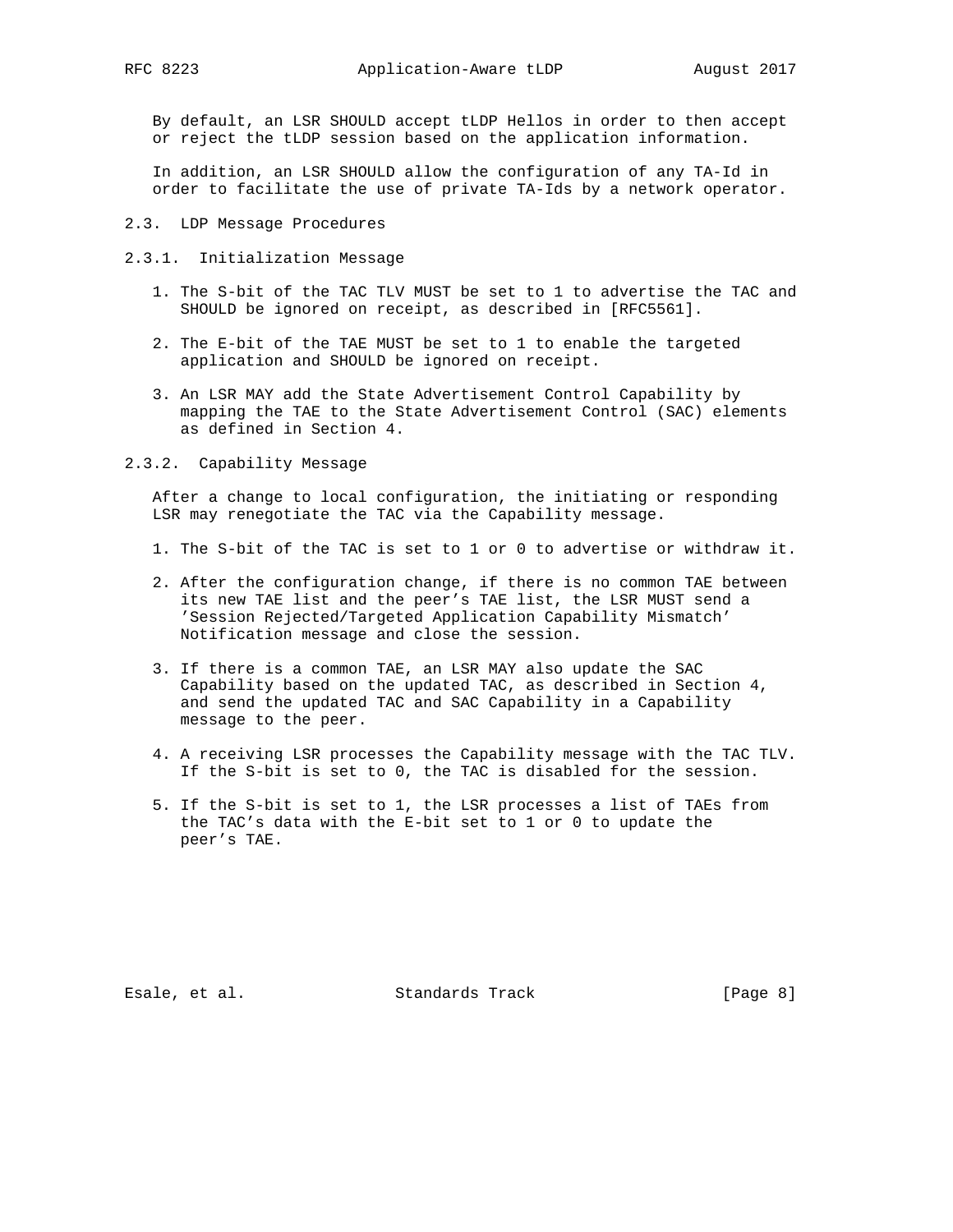# 3. Targeted Application FEC Advertisement Procedures

 The tLDP application MUST be mapped to LDP FEC element types as follows to advertise only necessary LDP FEC label bindings over the tLDP session.

| Targeted Application | Description                                   | FEC Mappings                                                         |
|----------------------|-----------------------------------------------|----------------------------------------------------------------------|
| LDPv4 Tunneling      | LDP IPv4 over RSVP-TE<br>or other MPLS tunnel | IPv4 prefix                                                          |
| LDPv6 Tunneling      | LDP IPv6 over RSVP-TE<br>or other MPLS tunnel | IPv6 prefix                                                          |
| mLDP Tunneling       | mLDP over RSVP-TE or<br>other MPLS tunnel     | P2MP<br>$MP2MP-up$<br>MP2MP-down<br>HSMP-downstream<br>HSMP-upstream |
| LDPv4 remote LFA     | LDPv4 over LDPv4 or<br>other MPLS tunnel      | IPv4 prefix                                                          |
| LDPv6 remote LFA     | LDPv6 over LDPv6 or<br>other MPLS tunnel      | IPv6 prefix                                                          |
| LDP FEC 128 PW       | LDP FEC 128 Pseudowire   PWid FEC element     |                                                                      |
| LDP FEC 129 PW       | LDP FEC 129 Pseudowire                        | Generalized PWid<br>FEC element                                      |
|                      | LDP Session Protection LDP session protection | FEC types as<br>per protected<br>session                             |
| LDP ICCP             | LDP Inter-Chassis<br>Communication Protocol   | None                                                                 |
| LDP P2MP PW          | LDP P2MP Pseudowire                           | P2MP PW Upstream<br>FEC element                                      |

Esale, et al. Standards Track [Page 9]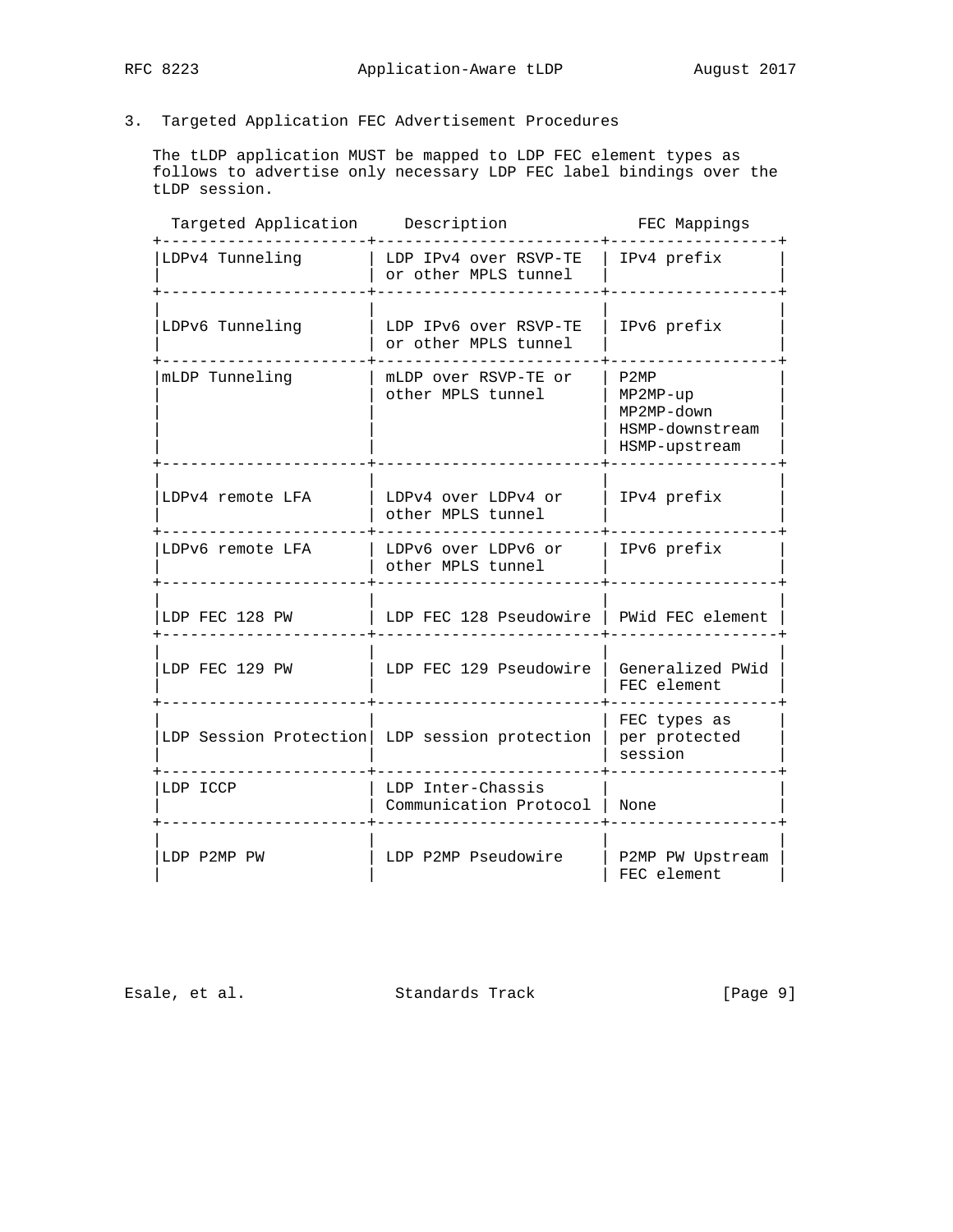| mLDP Node Protection                                | mLDP node protection                          | P2MP<br>$MP2MP-up$<br>MP2MP-down<br>HSMP-downstream<br>HSMP-upstream |
|-----------------------------------------------------|-----------------------------------------------|----------------------------------------------------------------------|
|                                                     | IPv4 intra-area FECs*   IPv4 intra-area FECs* | IPv4 prefix                                                          |
| IPv6 intra-area $FECs^*$   IPv6 intra-area $FECs^*$ |                                               | IPv6 prefix                                                          |

- \* Intra-area FECs: FECs that are on the shortest-path tree and are not leafs of the shortest-path tree.
- 4. Interaction of Targeted Application Capabilities and State Advertisement Control Capabilities

 As described in this document, the set of TAEs negotiated between two LDP peers advertising the TAC represents the willingness of both peers to advertise state information for a set of applications. The set of applications negotiated by the TAC mechanism is symmetric between the two LDP peers. In the absence of further mechanisms, two LDP peers will both advertise state information for the same set of applications.

 As described in [RFC7473], the SAC TLV can be used by an LDP speaker to communicate its interest or disinterest in receiving state information from a given peer for a particular application. Two LDP peers can use the SAC mechanism to create asymmetric advertisements of state information between the two peers.

 The TAC negotiation facilitates the awareness of targeted applications to both of the peers. It enables them to advertise only necessary LDP FEC label bindings corresponding to negotiated applications. With the SAC, the responding LSR is not aware of targeted applications. Thus, it may be unable to communicate its interest or disinterest in receiving state information from the peer. Therefore, when the responding LSR is not aware of targeted applications such as remote LFAs and BGP auto-discovered pseudowires, the TAC mechanism should be used, and when the responding LSR is aware (with appropriate configuration) of targeted applications such as FEC 128 pseudowire, the SAC mechanism should be used. Also, after the TAC mechanism makes the responding LSR aware of targeted applications, the SAC mechanism may be used to communicate its

Esale, et al. Standards Track [Page 10]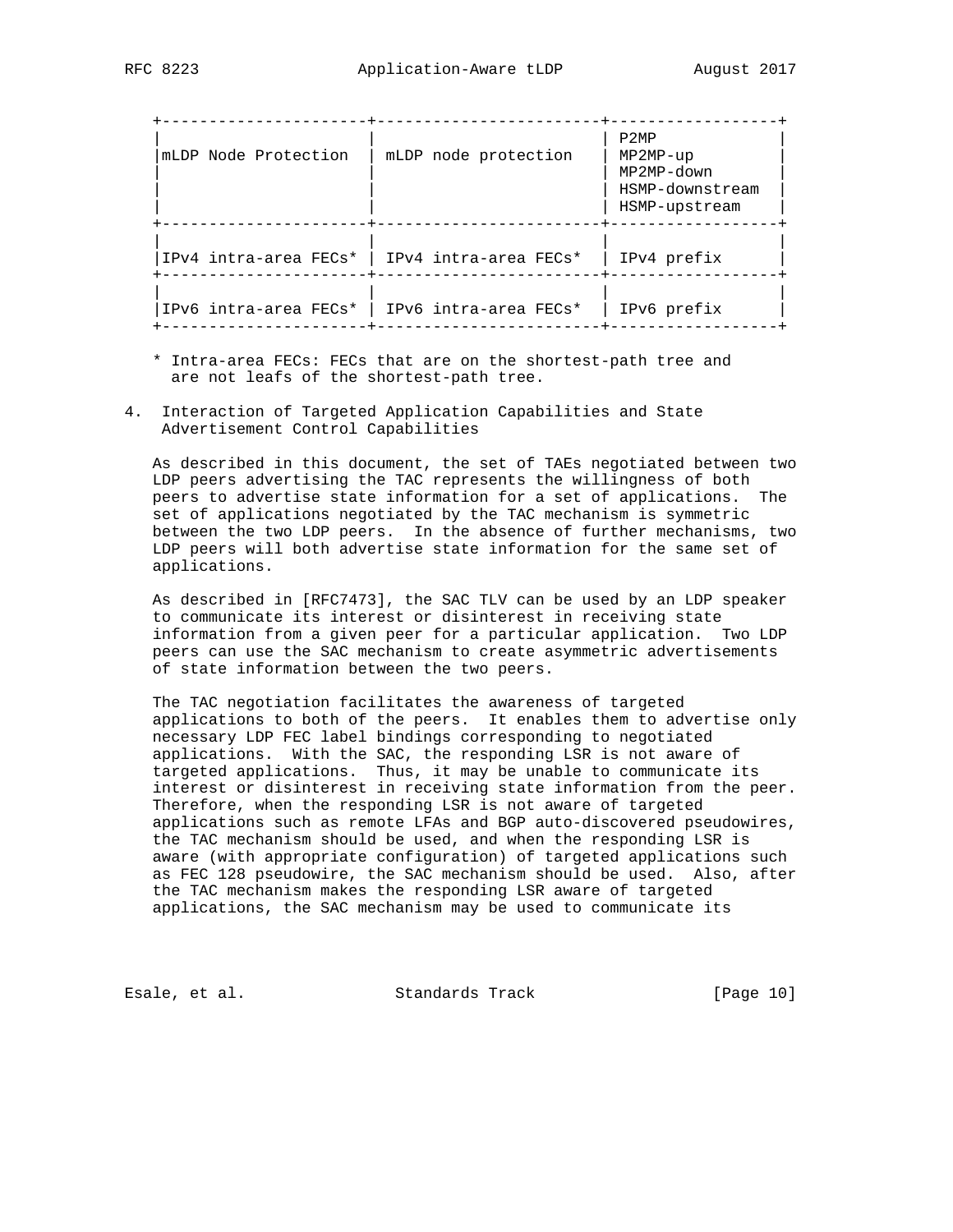disinterest in receiving state information from the peer for a particular negotiated application, creating asymmetric advertisements.

 Thus, the TAC mechanism enables two LDP peers to symmetrically advertise state information for negotiated targeted applications. Further, the SAC mechanism enables both of them to asymmetrically disable receipt of state information for some of the already negotiated targeted applications. Collectively, the TAC mechanism and the SAC mechanism can both be used to control the FEC label bindings that are advertised over the tLDP session. For instance, suppose that the initiating LSR establishes a tLDP session, using the TAC mechanism, with the responding LSR for remote LFA and FEC 129 PW targeted applications. So, each LSR advertises the corresponding FEC label bindings. Further, suppose that the initiating LSR is not the PQ node for the responding LSR's remote LFA IGP calculations. In such a case, the responding LSR may use the SAC mechanism to convey its disinterest in receiving state information for remote LFA tLDP applications.

 For a given tLDP session, the TAC mechanism can be used without the SAC mechanism, and the SAC mechanism can be used without the TAC mechanism. It is useful to discuss the behavior that occurs when the TAC and SAC mechanisms are used on the same tLDP session. The TAC mechanism MUST take precedence over the SAC mechanism with respect to enabling applications for which state information will be advertised. For a tLDP session using the TAC mechanism, the LDP peers MUST NOT advertise state information for an application that has not been negotiated in the most recent TAE list (referred to as a non-negotiated application). This is true even if one of the peers announces its interest in receiving state information that corresponds to the non-negotiated application by sending a SAC TLV. In other words, when the TAC mechanism is being used, the SAC mechanism cannot and should not enable state information advertisements for applications that have not been enabled by the TAC mechanism.

 On the other hand, the SAC mechanism MUST take precedence over the TAC mechanism with respect to disabling state information advertisements. If an LDP speaker has announced its disinterest in receiving state information for a given application to a given peer using the SAC mechanism, its peer MUST NOT send state information for that application, even if the two peers have negotiated the corresponding application via the TAC mechanism.

Esale, et al. Standards Track [Page 11]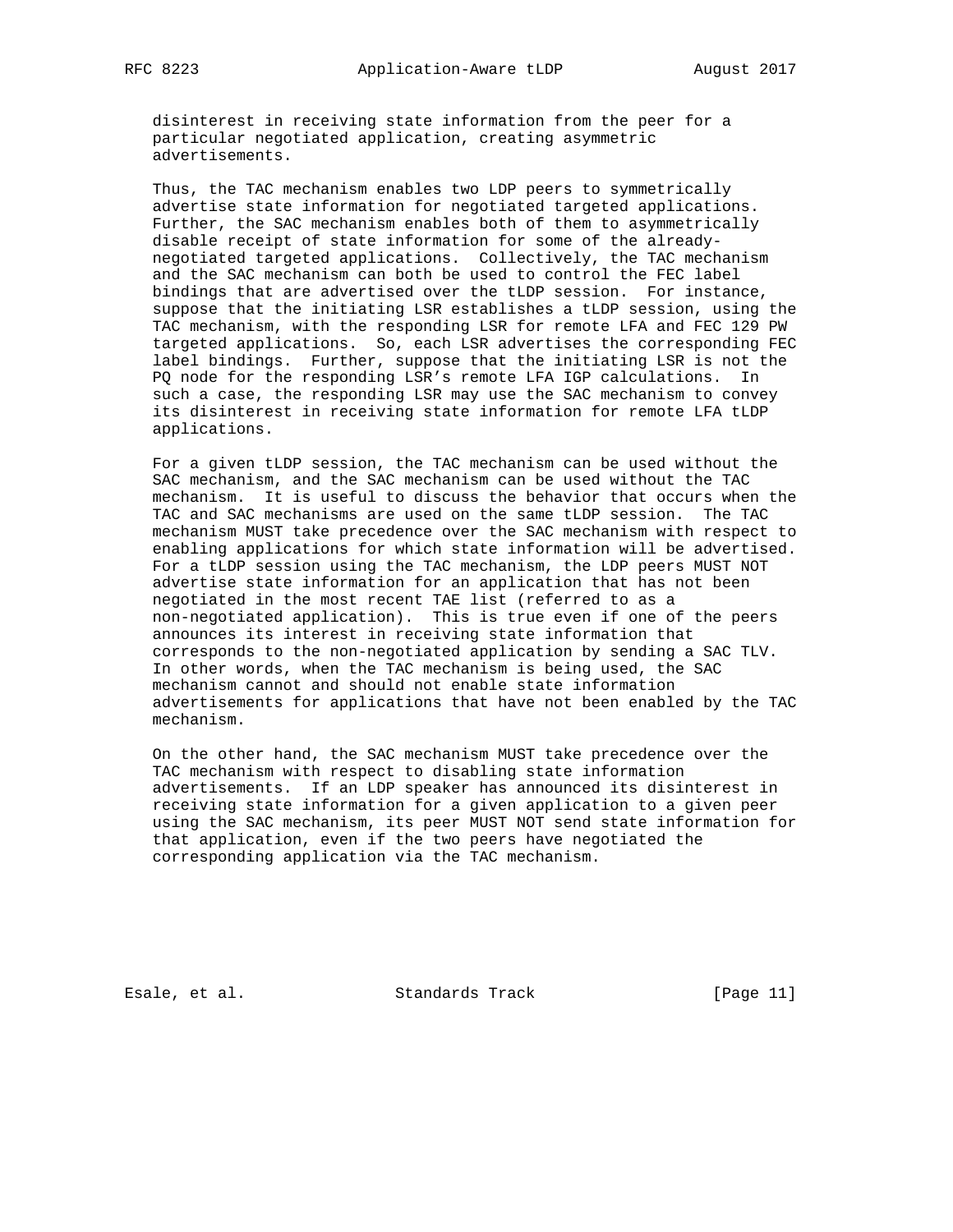For the purposes of determining the correspondence between targeted applications defined in this document and application state as defined in [RFC7473], an LSR MUST use the following mappings:

 LDPv4 Tunneling - IPv4 Prefix-LSPs LDPv6 Tunneling - IPv6 Prefix-LSPs LDPv4 Remote LFA - IPv4 Prefix-LSPs LDPv6 Remote LFA - IPv6 Prefix-LSPs LDP FEC 128 PW - FEC 128 P2P-PW LDP FEC 129 PW - FEC 129 P2P-PW

 An LSR MUST map the targeted application to the LDP capability as follows:

 mLDP Tunneling - P2MP Capability, MP2MP Capability, and HSMP LSP Capability TLV

 mLDP Node Protection - P2MP Capability, MP2MP Capability, and HSMP LSP Capability TLV

5. Use Cases

5.1. Remote LFA Automatic Targeted Session

 The LSR determines that it needs to form an automatic tLDP session with a remote LSR based on IGP calculation as described in [RFC7490] or some other mechanism outside the scope of this document. The LSR forms the tLDP adjacency and constructs an Initialization message with the TAC TLV consisting of the TAE as the remote LFA during session establishment. The receiver LSR processes the LDP Initialization message and verifies whether it is configured to accept a remote LFA tLDP session. If it is, it may further verify that establishing such a session does not exceed the configured limit for remote LFA sessions. If all of these conditions are met, the receiver LSR may respond back with an Initialization message with the TAC corresponding to the remote LFA, and subsequently the session may be established.

 After the session using the TAC mechanism has been established, the sender and receiver LSRs distribute IPv4 or IPv6 FEC label bindings over the session. Further, the receiver LSR may determine that it does not need these FEC label bindings. So, it may disable the receipt of these FEC label bindings by mapping the TAE to the State Advertisement Control Capability as described in Section 4.

Esale, et al. Standards Track [Page 12]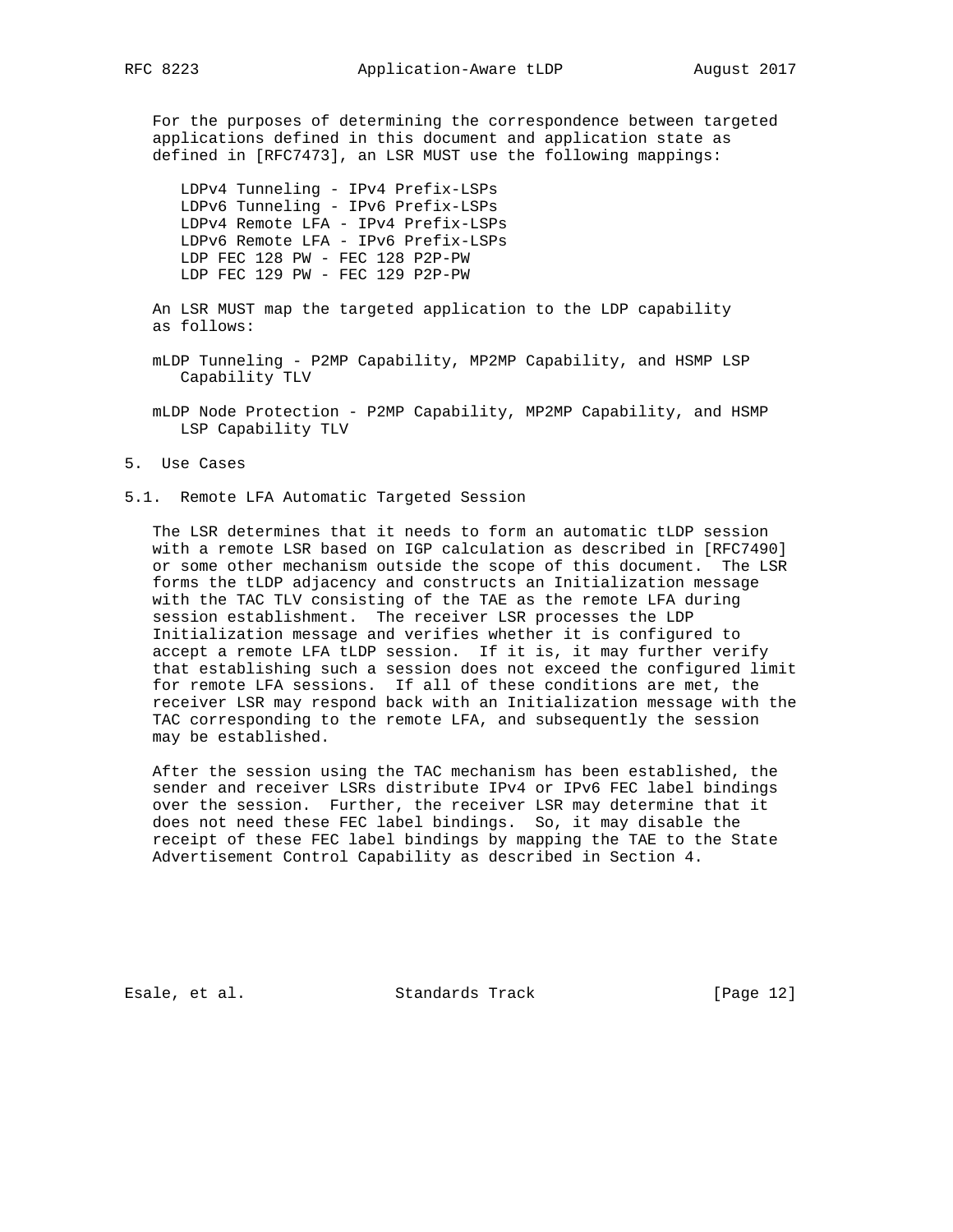## 5.2. FEC 129 Auto-discovery Targeted Session

 BGP auto-discovery may determine whether the LSR needs to initiate an auto-discovery tLDP session with a border LSR. Multiple LSRs may try to form an auto-discovered tLDP session with a border LSR. So, a service provider may want to limit the number of auto-discovered tLDP sessions that a border LSR can accept. As described in Section 2, LDP may convey targeted applications with the TAC TLV to a border LSR. A border LSR may establish or reject the tLDP session based on local administrative policy. Also, as the receiver LSR becomes aware of targeted applications, it can also employ an administrative policy for security. For instance, it can employ a policy to accept all auto-discovered sessions from a source addresses list.

 Moreover, the sender and receiver LSRs must exchange FEC 129 label bindings only over the tLDP session.

## 5.3. LDP over RSVP and Remote LFA Targeted Session

 An LSR may want to establish a tLDP session with a remote LSR for LDP-over-RSVP tunneling and remote LFA applications. The sender LSR may add both of these applications as a unique TAE in the TAC data of a TAC TLV. The receiver LSR may have reached a configured limit for accepting remote LFA automatic tLDP sessions, but it may have been configured to accept LDP-over-RSVP tunneling. In such a case, the tLDP session is formed for both LDP-over-RSVP tunneling and remote LFA applications, as both need the same FECs -- IPv4, IPv6, or both.

5.4. mLDP Node Protection Targeted Session

 A Merge Point (MPT) LSR may determine that it needs to form an automatic tLDP session with the upstream point of local repair (PLR) LSR for MP2P and MP2MP LSP [RFC6388] node protection as described in [RFC7715]. The MPT LSR may add a new tLDP application -- mLDP protection -- as a unique TAE in the TAC data of a TAC TLV and send it in the Initialization message to the PLR. If the PLR is configured for mLDP node protection and establishing this session does not exceed the limit of either mLDP node protection sessions or automatic tLDP sessions, the PLR may decide to accept this session. Also, the PLR may respond back with the Initialization message with a TAC TLV that has one of the TAEs as mLDP protection, and the session proceeds to establishment as per [RFC5036].

Esale, et al. Standards Track [Page 13]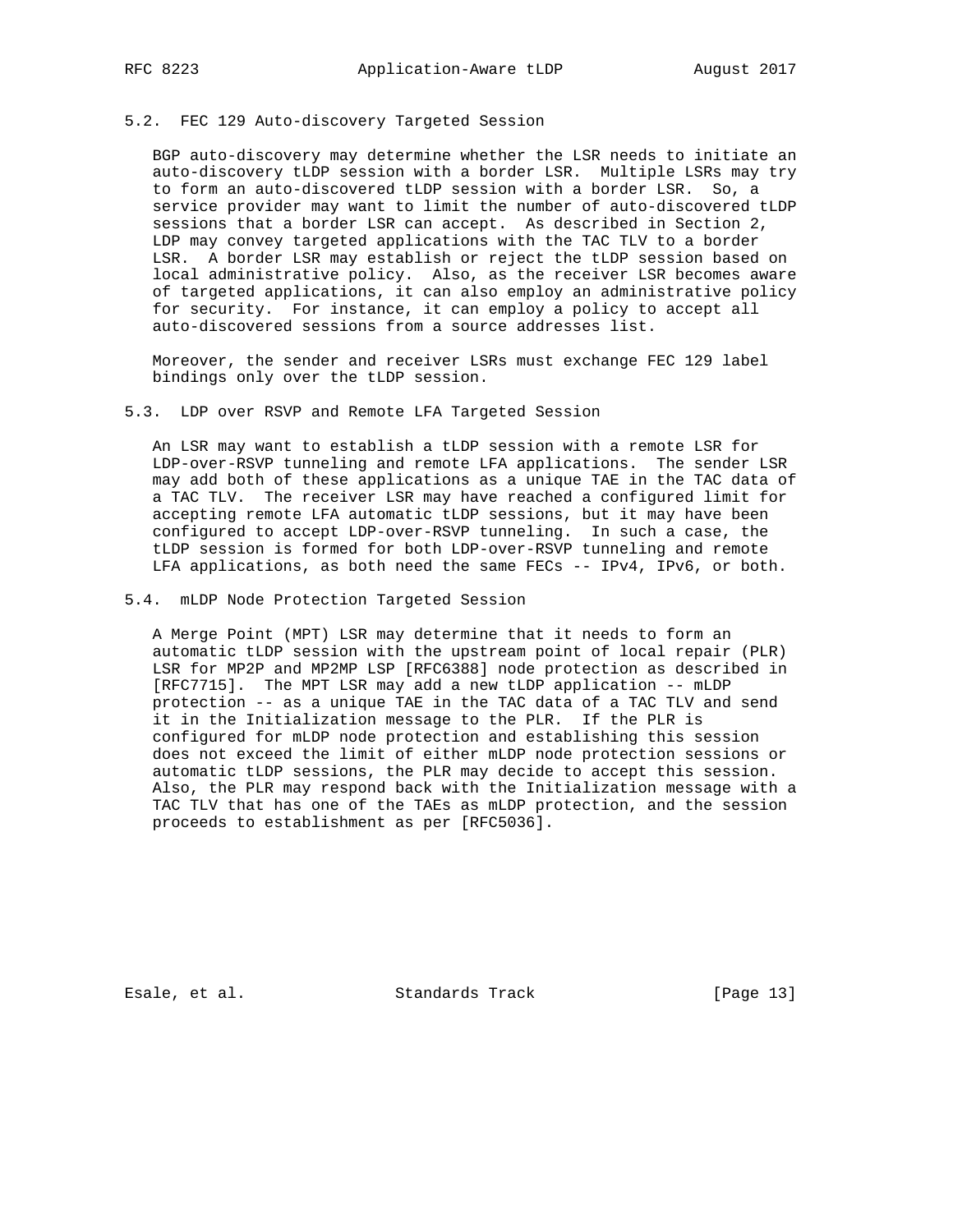## 6. Security Considerations

 The procedures described in this document do not introduce any changes to LDP security considerations as described in [RFC5036].

 As described in [RFC5036], DoS attacks via Extended Hellos, which are required to establish a tLDP session, can be addressed by filtering Extended Hellos using access lists that define addresses with which Extended Discovery is permitted. Further, as described in Section 5.2 of this document, an LSR can employ a policy to accept all auto-discovered Extended Hellos from the configured source addresses list.

 Also, for the two LSRs supporting the TAC, the tLDP session is only established after successful negotiation of the TAC. The initiating and receiving LSRs MUST only advertise TA-Ids that they support - in other words, what they are configured for over the tLDP session.

## 7. IANA Considerations

 IANA has assigned the following code point for the new Capability Parameter TLV defined in this document. The code point has been assigned from the "TLV Type Name Space" sub-registry of the "Label Distribution Protocol (LDP) Parameters" registry.

|  | Value Description                               | Reference |
|--|-------------------------------------------------|-----------|
|  |                                                 |           |
|  | 0x050F Targeted Application Capability RFC 8223 |           |

 IANA has assigned a new status code from the "Status Code Name Space" sub-registry of the "Label Distribution Protocol (LDP) Parameters" registry.

| Value      | E. | Description                     | Reference |
|------------|----|---------------------------------|-----------|
|            |    |                                 |           |
| 0x0000004C |    | Session Rejected/Targeted       |           |
|            |    | Application Capability Mismatch | RFC 8223  |

Esale, et al. Standards Track [Page 14]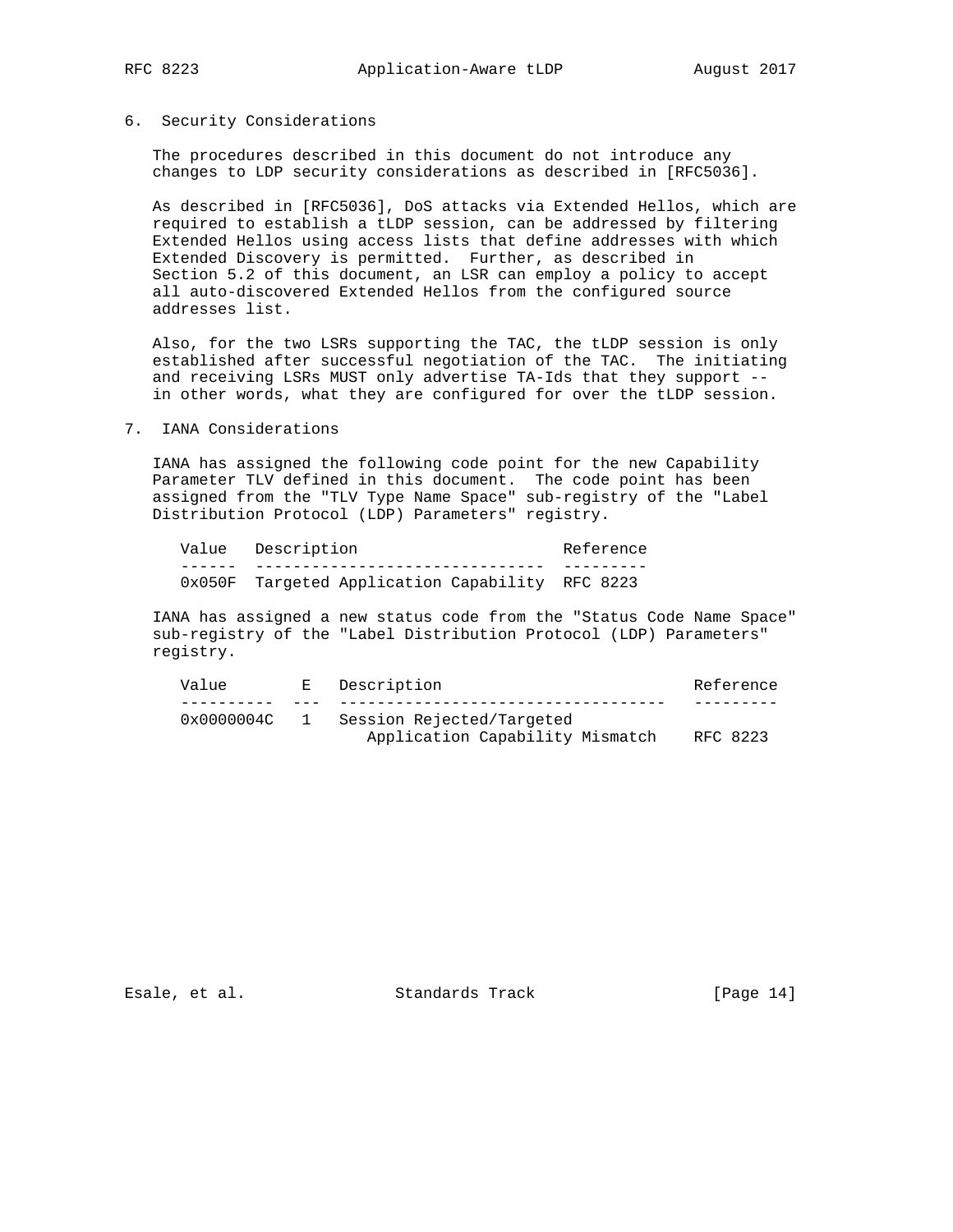IANA has created a new registry called "LDP Targeted Application Identifier" in the "Label Distribution Protocol (LDP) Parameters" registry. The range is 0x0001-0xFFFE. Values in the range 0x0001-0x1FFF in this registry shall be allocated according to the "IETF Review" procedure [RFC8126]; values in the range 0x2000-0xF7FF shall be allocated according to the "First Come First Served" procedure [RFC8126]. The initial values are as follows.

| Value           | Description                    | Reference |
|-----------------|--------------------------------|-----------|
| 0x0000          | Reserved                       | RFC 8223  |
| 0x0001          | LDPv4 Tunneling                | RFC 8223  |
| 0x0002          | LDPv6 Tunneling                | RFC 8223  |
| 0x0003          | mLDP Tunneling                 | RFC 8223  |
| 0x0004          | LDPv4 Remote LFA               | RFC 8223  |
| 0x0005          | LDPv6 Remote LFA               | RFC 8223  |
| 0x0006          | LDP FEC 128 PW                 | RFC 8223  |
| 0x0007          | LDP FEC 129 PW                 | RFC 8223  |
| 0x0008          | LDP Session Protection         | RFC 8223  |
| 0x0009          | LDP ICCP                       | RFC 8223  |
| 0x000A          | LDP P2MP PW                    | RFC 8223  |
| 0x000B          | mLDP Node Protection           | RFC 8223  |
| 0x000C          | LDPv4 Intra-area FECs          | RFC 8223  |
| 0x000D          | LDPv6 Intra-area FECs          | RFC 8223  |
| $0x000E-0xF7FF$ | Unassigned                     |           |
| $0xF800-0xFBFF$ | Available for Private Use      |           |
| $0xFC00-0xFFFE$ | Available for Experimental Use |           |
| $0x$ FFFF       | Reserved                       | RFC 8223  |
|                 |                                |           |

# 8. References

- 8.1. Normative References
	- [RFC2119] Bradner, S., "Key words for use in RFCs to Indicate Requirement Levels", BCP 14, RFC 2119, DOI 10.17487/RFC2119, March 1997, <https://www.rfc-editor.org/info/rfc2119>.
	- [RFC5036] Andersson, L., Ed., Minei, I., Ed., and B. Thomas, Ed., "LDP Specification", RFC 5036, DOI 10.17487/RFC5036, October 2007, <https://www.rfc-editor.org/info/rfc5036>.
	- [RFC5561] Thomas, B., Raza, K., Aggarwal, S., Aggarwal, R., and JL. Le Roux, "LDP Capabilities", RFC 5561, DOI 10.17487/RFC5561, July 2009, <https://www.rfc-editor.org/info/rfc5561>.

Esale, et al. Standards Track [Page 15]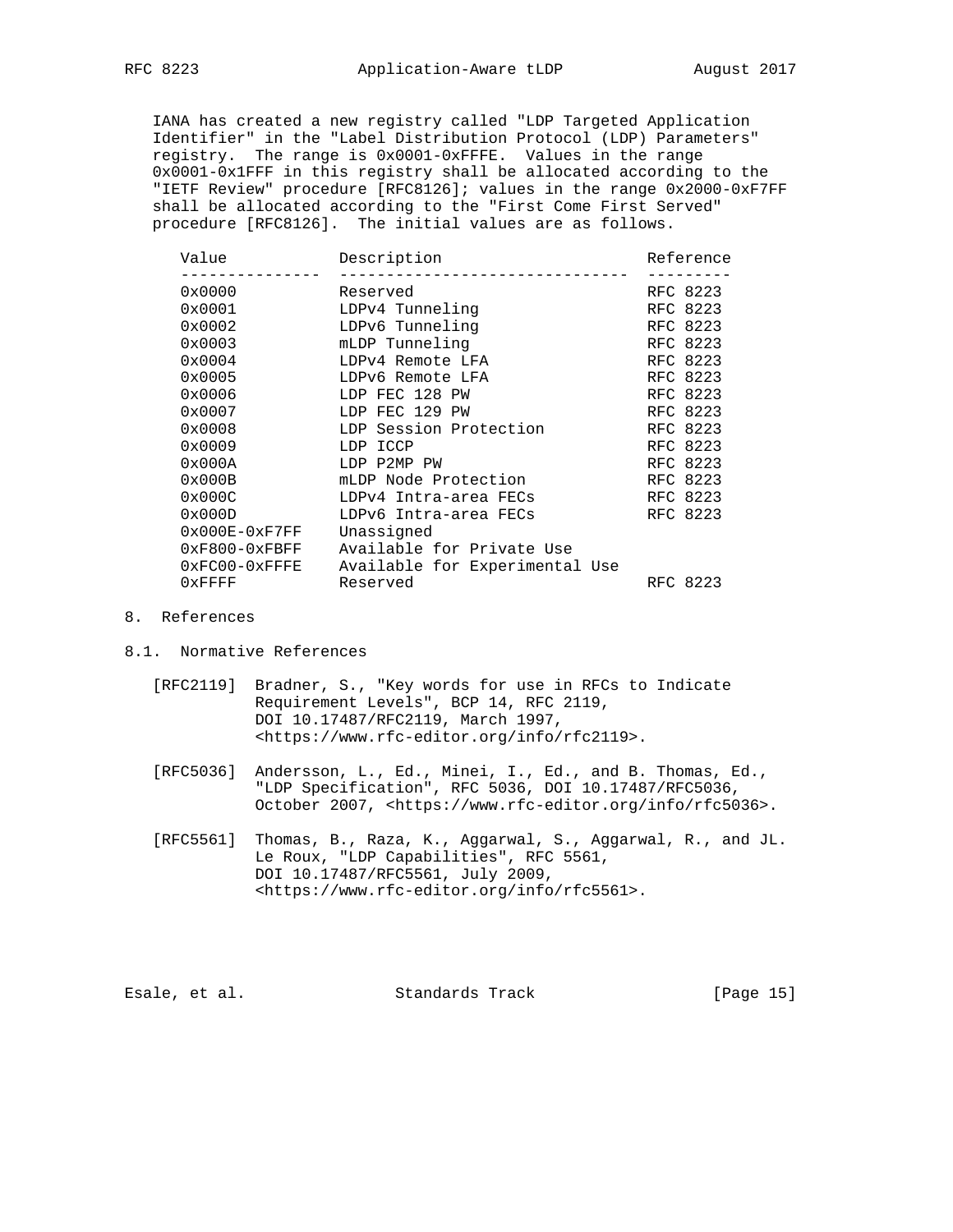- [RFC7473] Raza, K. and S. Boutros, "Controlling State Advertisements of Non-negotiated LDP Applications", RFC 7473, DOI 10.17487/RFC7473, March 2015, <https://www.rfc-editor.org/info/rfc7473>.
- [RFC7715] Wijnands, IJ., Ed., Raza, K., Atlas, A., Tantsura, J., and Q. Zhao, "Multipoint LDP (mLDP) Node Protection", RFC 7715, DOI 10.17487/RFC7715, January 2016, <https://www.rfc-editor.org/info/rfc7715>.
- [RFC8174] Leiba, B., "Ambiguity of Uppercase vs Lowercase in RFC 2119 Key Words", BCP 14, RFC 8174, DOI 10.17487/RFC8174, May 2017, <https://www.rfc-editor.org/info/rfc8174>.
- 8.2. Informative References
	- [RFC6074] Rosen, E., Davie, B., Radoaca, V., and W. Luo, "Provisioning, Auto-Discovery, and Signaling in Layer 2 Virtual Private Networks (L2VPNs)", RFC 6074, DOI 10.17487/RFC6074, January 2011, <https://www.rfc-editor.org/info/rfc6074>.
	- [RFC6388] Wijnands, IJ., Ed., Minei, I., Ed., Kompella, K., and B. Thomas, "Label Distribution Protocol Extensions for Point-to-Multipoint and Multipoint-to-Multipoint Label Switched Paths", RFC 6388, DOI 10.17487/RFC6388, November 2011, <https://www.rfc-editor.org/info/rfc6388>.
	- [RFC7490] Bryant, S., Filsfils, C., Previdi, S., Shand, M., and N. So, "Remote Loop-Free Alternate (LFA) Fast Reroute (FRR)", RFC 7490, DOI 10.17487/RFC7490, April 2015, <https://www.rfc-editor.org/info/rfc7490>.
	- [RFC8126] Cotton, M., Leiba, B., and T. Narten, "Guidelines for Writing an IANA Considerations Section in RFCs", BCP 26, RFC 8126, DOI 10.17487/RFC8126, June 2017, <https://www.rfc-editor.org/info/rfc8126>.

Esale, et al. Standards Track [Page 16]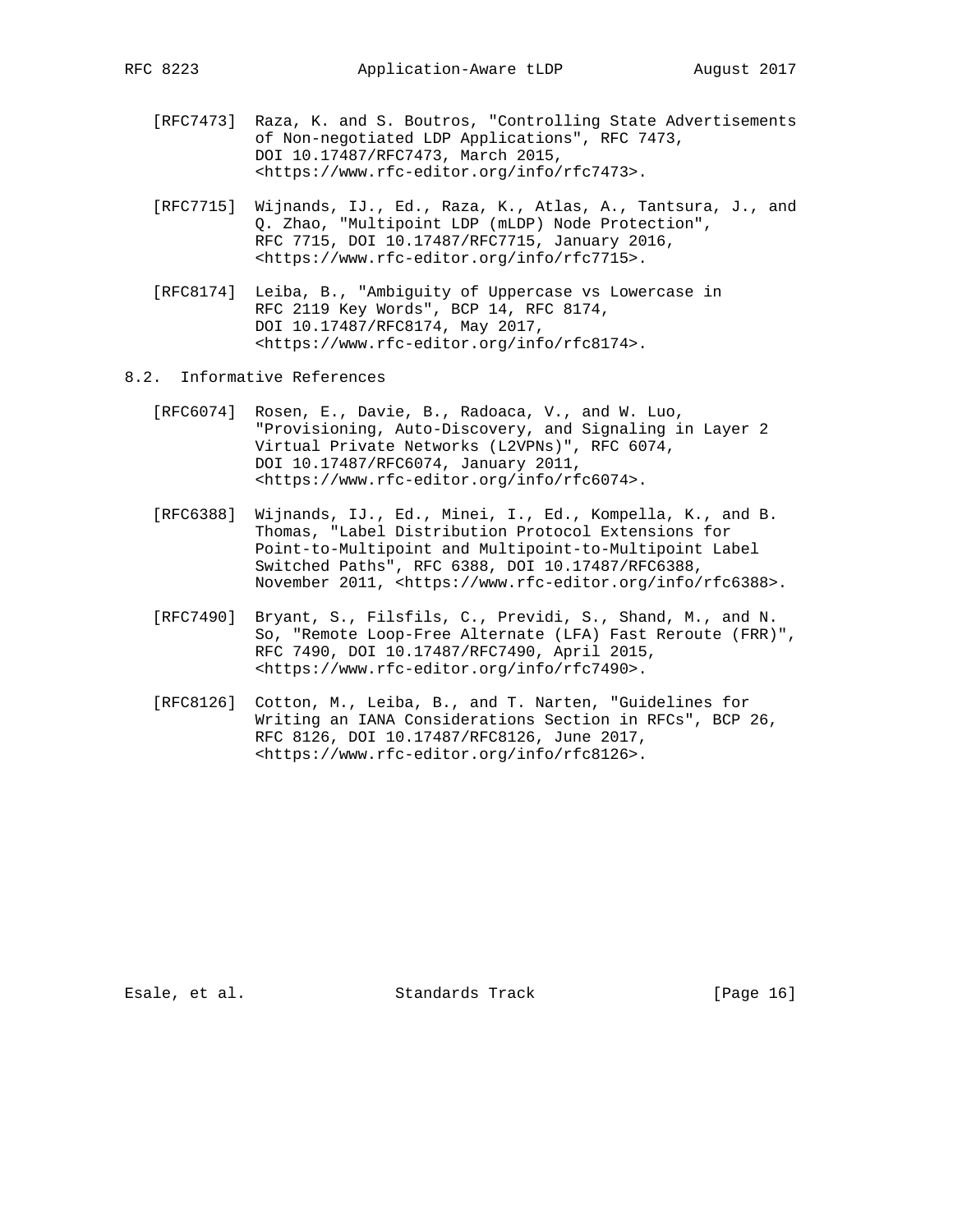# Acknowledgments

 The authors wish to thank Nischal Sheth, Hassan Hosseini, Kishore Tiruveedhula, Loa Andersson, Eric Rosen, Yakov Rekhter, Thomas Beckhaus, Tarek Saad, Lizhong Jin, and Bruno Decraene for their detailed reviews. Thanks to Manish Gupta and Martin Ehlers for their input to this work and many helpful suggestions.

## Contributors

 The following people contributed substantially to the content of this document and should be considered co-authors:

 Chris Bowers Juniper Networks 1133 Innovation Way Sunnyvale, CA 94089 United States of America Email: cbowers@juniper.net

 Zhenbin Li Huawei Bldg. No. 156 Beiqing Rd. Beijing 100095 China Email: lizhenbin@huawei.com

Esale, et al. Standards Track [Page 17]